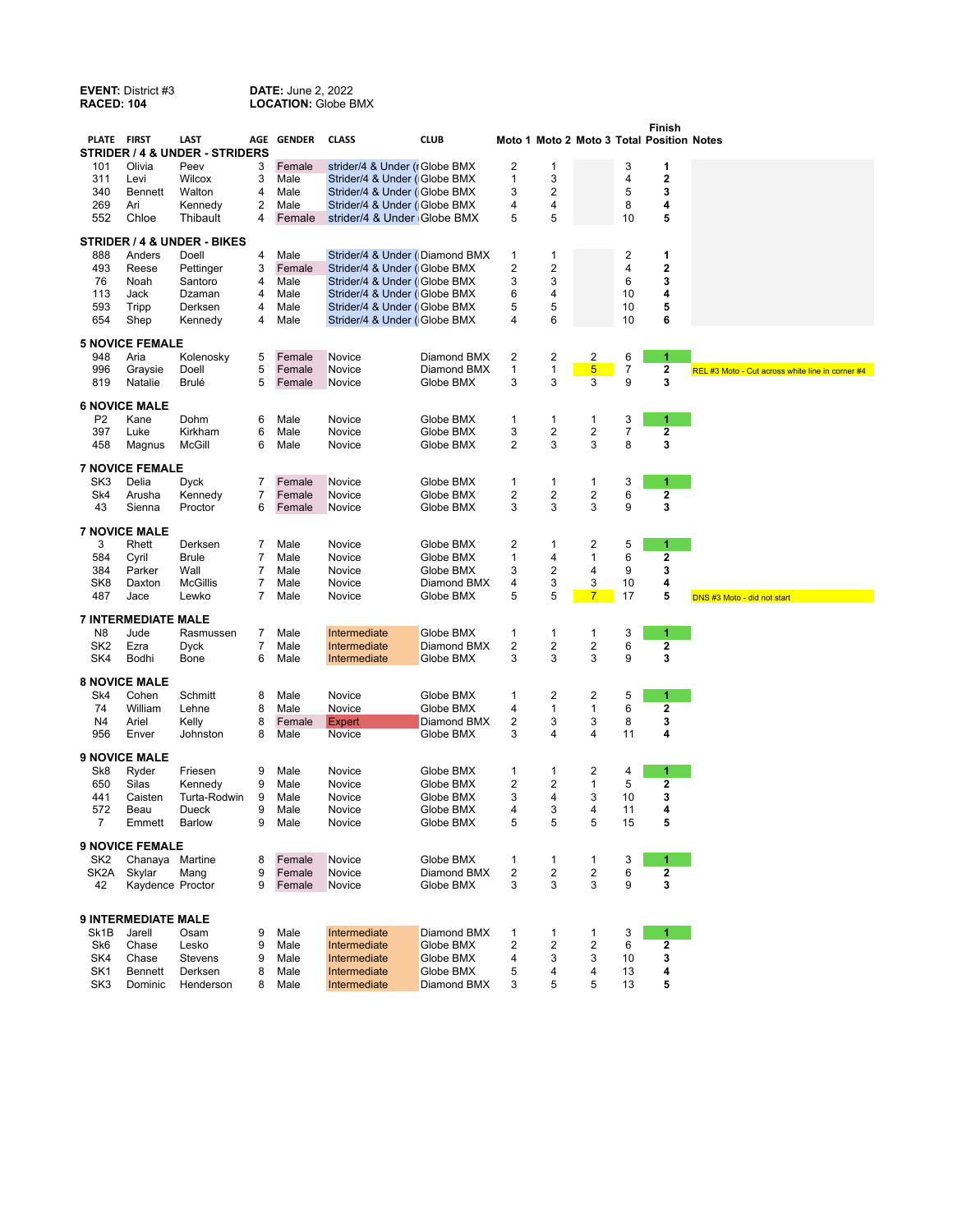| <b>RACED: 104</b>      | <b>EVENT: District #3</b>   |                        |                 | <b>DATE: June 2, 2022</b> | <b>LOCATION: Globe BMX</b>                                     |                          |                              |        |                         |          |                                                     |                                                                                                                                                                                                                                             |
|------------------------|-----------------------------|------------------------|-----------------|---------------------------|----------------------------------------------------------------|--------------------------|------------------------------|--------|-------------------------|----------|-----------------------------------------------------|---------------------------------------------------------------------------------------------------------------------------------------------------------------------------------------------------------------------------------------------|
| PLATE FIRST            |                             | LAST                   |                 | <b>AGE GENDER</b>         | <b>CLASS</b>                                                   | <b>CLUB</b>              |                              |        |                         |          | Finish<br>Moto 1 Moto 2 Moto 3 Total Position Notes |                                                                                                                                                                                                                                             |
|                        | <b>10 NOVICE FEMALE</b>     |                        |                 |                           |                                                                |                          |                              |        |                         |          |                                                     |                                                                                                                                                                                                                                             |
| SK5                    | Sadie                       | Robinson               | 10              | Female                    | Novice                                                         | Globe BMX                | 1                            | 2      | 1                       | 4        | 1                                                   |                                                                                                                                                                                                                                             |
| SK3                    | Emma                        | Farthing               | 10              | Female                    | Novice                                                         | Diamond BMX              | 2                            | 1      | $\overline{2}$          | 5        | $\mathbf 2$                                         |                                                                                                                                                                                                                                             |
| SK4                    | Ania                        | Matthewson             |                 | 10 Female                 | Novice                                                         | Diamond BMX              | 3                            | 3      | 3                       | 9        | 3                                                   |                                                                                                                                                                                                                                             |
|                        | <b>40+ CRUISER FEMALE</b>   |                        |                 |                           |                                                                |                          |                              |        |                         |          |                                                     |                                                                                                                                                                                                                                             |
| N4                     | Maci                        | Rosman                 | 16              | Female                    | Cruiser (no class)                                             | Globe BMX                | 1                            | 1      | 1                       | 3        | $\mathbf{1}$                                        |                                                                                                                                                                                                                                             |
| N7                     | Lori                        | Smith                  | 54              | Female                    | Cruiser (no class) Globe BMX                                   |                          | 2                            | 2      | 2                       | 6        | $\mathbf 2$                                         |                                                                                                                                                                                                                                             |
| 203                    | Nicole                      | Skelton                | 42              | Female                    | Cruiser (no class) Globe BMX                                   |                          | 3                            | 3      | 3                       | 9        | 3                                                   |                                                                                                                                                                                                                                             |
| SK4                    | Rebekah                     | Demaya                 | 42              | Female                    | Cruiser (no class) Globe BMX                                   |                          | 4                            | 4      | 4                       | 12       | 4                                                   |                                                                                                                                                                                                                                             |
| N <sub>3</sub>         | Stacy                       | Barlow                 | 39              | Female                    | Cruiser (no class) Globe BMX                                   |                          | 5                            | 5      | 5                       | 15       | 5                                                   |                                                                                                                                                                                                                                             |
|                        | 50+ CRUISER MALE            |                        |                 |                           |                                                                |                          |                              |        |                         |          |                                                     |                                                                                                                                                                                                                                             |
| 200                    | Mike                        | Hart                   | 44              | Male                      | Cruiser (no class)                                             | Globe BMX                | 1                            | 1      | 1                       | 3        | 1                                                   |                                                                                                                                                                                                                                             |
| SK <sub>1</sub>        | Dan                         | <b>Dyck</b>            | 39              | Male                      | Cruiser (no class) Globe BMX                                   |                          | 4                            | 2      | 2                       | 8        | $\overline{\mathbf{2}}$                             |                                                                                                                                                                                                                                             |
| N3                     | Carson                      | Rennie                 | 18              | Male                      | Cruiser (no class) Globe BMX                                   |                          | $\overline{2}$               | 4      | 4                       | 10       | 3                                                   |                                                                                                                                                                                                                                             |
| SK <sub>2</sub>        | <b>Nick</b>                 | Dueck                  | 36              | Male                      | Cruiser (no class) Globe BMX                                   |                          | 3                            | 3      | 5                       | 11       | 4                                                   |                                                                                                                                                                                                                                             |
| N4A                    | Clayton                     | <b>Barlow</b>          | 41              | Male                      | Cruiser (no class) Globe BMX                                   |                          | 5                            | 5      | 6                       | 16       | 5                                                   |                                                                                                                                                                                                                                             |
| 852<br>N4              | Cameron<br>Steve            | Hamm<br>Rosman         | 50<br>52        | Male<br>Male              | Cruiser (no class) Diamond BMX<br>Cruiser (no class) Globe BMX |                          | 6<br>$\overline{7}$          | 6<br>7 | 5<br>$\overline{7}$     | 17<br>21 | 6<br>7                                              |                                                                                                                                                                                                                                             |
|                        |                             |                        |                 |                           |                                                                |                          |                              |        |                         |          |                                                     |                                                                                                                                                                                                                                             |
|                        | <b>10 NOVICE MALE</b>       |                        |                 |                           |                                                                |                          |                              |        |                         |          |                                                     |                                                                                                                                                                                                                                             |
| SK <sub>6</sub>        | Parker                      | Martinka               | 10              | Male                      | Novice                                                         | Diamond BMX              | $\mathbf{1}$                 | 1      | 1                       | 3        | -1                                                  |                                                                                                                                                                                                                                             |
| 583<br>629             | Pierre<br>Bennett           | <b>Brule</b><br>Boutin | 10<br>10        | Male<br>Male              | Novice<br>Novice                                               | Globe BMX<br>Diamond BMX | $\overline{\mathbf{c}}$<br>3 | 2<br>3 | $\overline{2}$<br>3     | 6<br>9   | $\mathbf 2$<br>3                                    |                                                                                                                                                                                                                                             |
|                        |                             |                        |                 |                           |                                                                |                          |                              |        |                         |          |                                                     |                                                                                                                                                                                                                                             |
|                        | <b>11 NOVICE MALE</b>       |                        |                 |                           |                                                                |                          |                              |        |                         |          |                                                     |                                                                                                                                                                                                                                             |
| SK <sub>5</sub>        | Evan                        | Ruggiero               | 11              | Male                      | Novice                                                         | Globe BMX                | 2                            | 1      | 1                       | 4        | 1                                                   |                                                                                                                                                                                                                                             |
| N8                     | Haley                       | Kolenosky              | 11              | Female                    | <b>Expert</b>                                                  | Diamond BMX              | 1                            | 2      | $\overline{\mathbf{c}}$ | 5        | $\overline{\mathbf{2}}$                             |                                                                                                                                                                                                                                             |
| 9                      | Austyn                      | Bone                   | 11              | Male                      | Novice                                                         | Globe BMX                | 3                            | 3      | 3                       | 9        | 3                                                   |                                                                                                                                                                                                                                             |
| $\overline{7}$<br>8    | Aden<br>Ashton              | Zelizney<br>Fomradas   | 11<br>11        | Male<br>Male              | Novice<br>Novice                                               | Globe BMX<br>Globe BMX   | 5<br>4                       | 4<br>5 | 4<br>5                  | 13<br>14 | 4<br>5                                              |                                                                                                                                                                                                                                             |
|                        |                             |                        |                 |                           |                                                                |                          |                              |        |                         |          |                                                     |                                                                                                                                                                                                                                             |
|                        | <b>11 NOVICE FEMALE</b>     |                        |                 |                           |                                                                |                          |                              |        |                         |          |                                                     |                                                                                                                                                                                                                                             |
| Sk1                    | Aubrey                      | Schmitt<br>Skelton     | 10<br>11        | Female<br>Female          | Expert                                                         | Globe BMX<br>Globe BMX   | 1<br>$\overline{\mathbf{c}}$ | 1<br>2 | 1<br>2                  | 3<br>6   | 1<br>$\mathbf 2$                                    |                                                                                                                                                                                                                                             |
| SK <sub>2</sub><br>400 | Casey<br>Ivy                | Decae                  | 11              | Female                    | Novice<br>Novice                                               | Globe BMX                | 3                            | 3      | 3                       | 9        | 3                                                   |                                                                                                                                                                                                                                             |
|                        | <b>11 INTERMEDIATE MALE</b> |                        |                 |                           |                                                                |                          |                              |        |                         |          |                                                     |                                                                                                                                                                                                                                             |
| SK4                    | Dax                         | Robinson               | 11              | Male                      | Intermediate                                                   | Globe BMX                | 2                            | 1      | 1                       | 4        | 1                                                   | entry error - image of official results on this                                                                                                                                                                                             |
| SK <sub>1</sub>        | Noah                        | Proctor                | 10              | Male                      | Intermediate                                                   | Globe BMX                | 1                            | 2      | 2                       | 5        | $\mathbf{2}$                                        | moto as recorded included for verification                                                                                                                                                                                                  |
| 855                    | Harlow                      | Johnston               | 10              | Male                      | Intermediate                                                   | Globe BMX                | 3                            | 3      | 4                       | 10       | 3                                                   | Il Inter Male<br>Group 18                                                                                                                                                                                                                   |
| SK <sub>2</sub>        | rome                        | sikorsky               | 10              | Male                      | Intermediate                                                   | Diamond BMX              | 5                            | 4      | 3                       | 12       | 4                                                   | $\begin{array}{ c c c c c c c } \hline 1 & 2 & 3 & 4 & 5 & 6 & 7 & 8 \\ \hline 581 & 581 & 855 & 6 & 382 & 6 & 7 & 8 \\ \hline 587 & 587 & 855 & 853 & 6 & 8 & 7 & 8 \\ \hline 597 & 597 & 893 & 855 & 6 & 8 & 8 & 8 \\ \hline \end{array}$ |
| SK <sub>2</sub> C      | Sebastian Loomer            |                        | 9               | Male                      | Expert                                                         | Globe BMX                | 4                            | 5      | 5                       | 14       | 5                                                   | $\lambda_0$ Mail                                                                                                                                                                                                                            |
|                        | <b>12 NOVICE MALE</b>       |                        |                 |                           |                                                                |                          |                              |        |                         |          |                                                     |                                                                                                                                                                                                                                             |
| SK <sub>6</sub>        | Corbin                      | <b>Bakken</b>          | 12              | Male                      | Novice                                                         | Diamond BMX              | 1                            | 1      | 1                       | 3        | 1                                                   |                                                                                                                                                                                                                                             |
| 8                      | William                     | Entwistle              | 12              | Male                      | Novice                                                         | Globe BMX                | 3                            | 2      | 2                       | 7        | $\mathbf 2$                                         |                                                                                                                                                                                                                                             |
| Sk3                    | Sky                         | Friesen                | 13              | Female                    | Novice                                                         | Globe BMX                | 2                            | 3      | 3                       | 8        | 3                                                   |                                                                                                                                                                                                                                             |
| 6                      | Korney                      | Davis                  | 12              | Male                      | Novice                                                         | Globe BMX                | 5                            | 5      | 4                       | 14       | 4                                                   |                                                                                                                                                                                                                                             |
| 327                    | Quinn                       | Fleury                 | 12 <sup>2</sup> | Male                      | Novice                                                         | Globe BMX                | 4                            | 6      | 5                       | 15       | 5                                                   |                                                                                                                                                                                                                                             |
| SK <sub>1</sub>        | Kezia                       | Dean                   |                 | 13 Female                 | Novice                                                         | Globe BMX                | 6                            | 4      | 6                       | 16       | 6                                                   |                                                                                                                                                                                                                                             |
|                        | <b>12 INTERMEDIATE MALE</b> |                        |                 |                           |                                                                |                          |                              |        |                         |          |                                                     |                                                                                                                                                                                                                                             |
| SK6                    | Ashton                      | Lewko                  | 12 <sup>2</sup> | Male                      | Intermediate                                                   | Globe BMX                | 1                            | 1      | 1                       | 3        | 1                                                   |                                                                                                                                                                                                                                             |
| SK7                    | Deegan                      | Stevens                | 11              | Male                      | <b>Expert</b>                                                  | Globe BMX                | 2                            | 3      | 2                       | 7        | 2                                                   |                                                                                                                                                                                                                                             |
| SK3                    | Thane                       | Dlugos Jr.             | 12 <sup>2</sup> | Male                      | Intermediate                                                   | Diamond BMX              | 3                            | 2      | 3                       | 8        | 3                                                   |                                                                                                                                                                                                                                             |
|                        | <b>14 NOVICE MALE</b>       |                        |                 |                           |                                                                |                          |                              |        |                         |          |                                                     |                                                                                                                                                                                                                                             |
| SK <sub>2</sub>        | Korney                      | Berk                   | 13              | Male                      | Intermediate                                                   | Globe BMX                | 1                            | 1      | 2                       | 4        | 1                                                   |                                                                                                                                                                                                                                             |
| SK6                    | Rylan                       | Lamon                  | 14              | Male                      | Novice                                                         | Globe BMX                | 2                            | 2      | 1                       | 5        | $\mathbf 2$                                         |                                                                                                                                                                                                                                             |
| Sk5                    | Ethan                       | Schmitt                | 13              | Male                      | Intermediate                                                   | Globe BMX                | 3                            | 3      | 3                       | 9        | 3                                                   |                                                                                                                                                                                                                                             |
| SK4                    | Lucas                       | Dean                   | 14              | Male                      | Novice                                                         | Globe BMX                | 4                            | 4      | 4                       | 12       | 4                                                   |                                                                                                                                                                                                                                             |